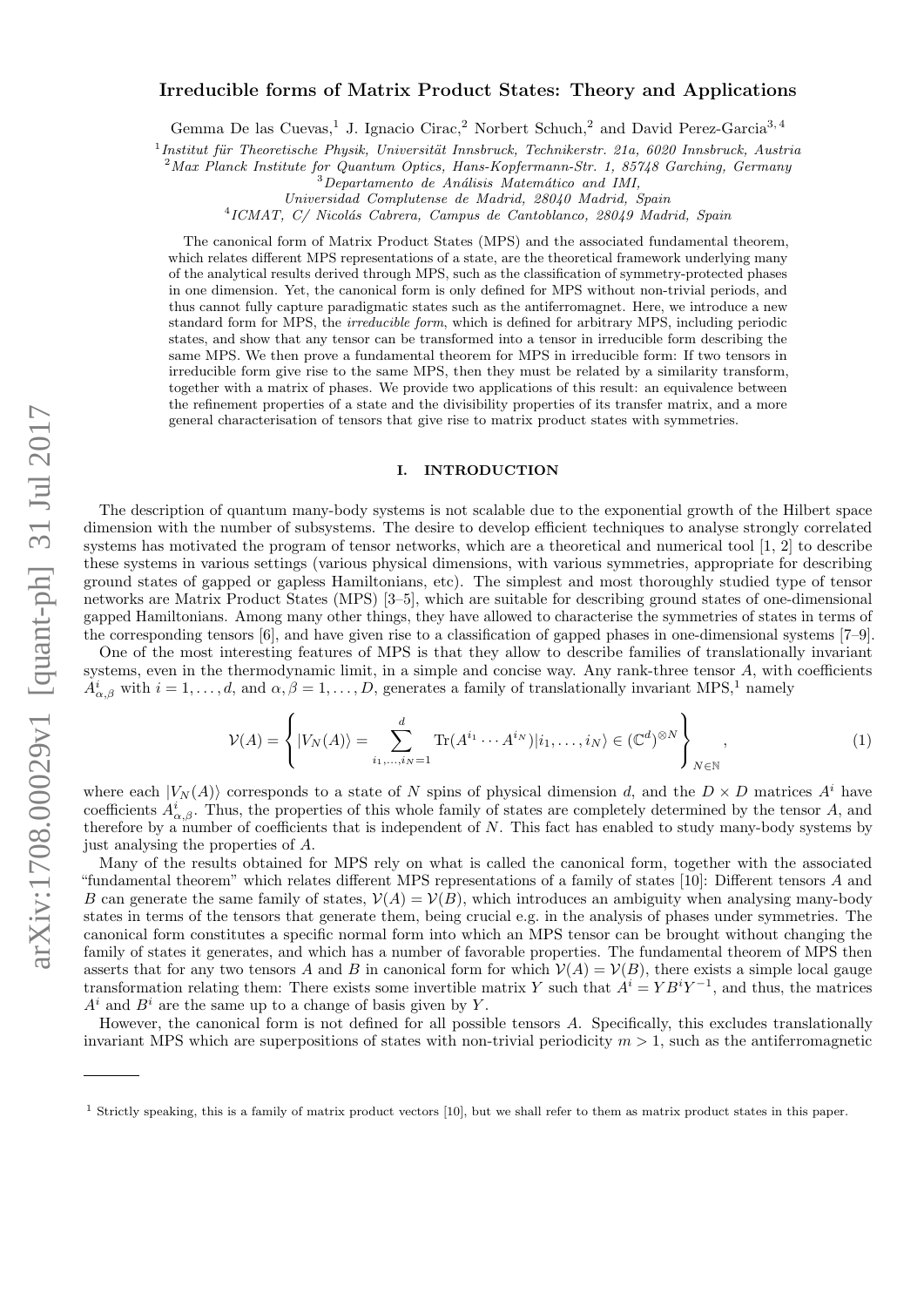state  $|0, 1, 0, 1 \ldots \rangle + |1, 0, 1, 0 \ldots \rangle$  with period  $m = 2$ . The way to deal with such states has hitherto been to block m spins, yielding an MPS which is translationally invariant in a trivial way, at which point the canonical form and the fundamental theorem can be applied. However, the local entanglement structure relating to the non-trivial periodicity is lost in this procedure, and the physical properties of the system can change radically (e.g., the antiferromagnet becomes a ferromagnet when blocking 2 sites). It is therefore desirable to have a standard form, together with a fundamental theorem, which are directly applicable to all translational invariant MPS, including periodic ones.

In this work, we introduce a new standard form, the *irreducible form*, which is applicable to all tensors generating translationally invariant MPS, including m-periodic states. We show how to transform an arbitrary tensor A generating a family of translationally invariant MPS into a tensor  $B$  in irreducible form which generates the same family of states,  $\mathcal{V}(A) = \mathcal{V}(B)$ , without the need for blocking. We then derive a fundamental theorem for MPS in irreducible form: Given any A and B in irreducible form which generate the same family of states,  $\mathcal{V}(A) = \mathcal{V}(B)$ , there exist a unitary matrix Z and an invertible matrix Y such that  $ZA^i=YB^iY^{-1}$  for all i, with  $[Z, A^i]=0$  and  $\mathcal{V}(A)=\mathcal{V}(ZA)$ , this is, A and B are related by a local gauge transformation.

We moreover provide some applications of this result. The first one is in the context of renormalization of MPS, and relates the possibility of refining MPS with the divisibility properties of a trace preserving completely positive map (i.e. a quantum channel) that is associated to the corresponding tensor. The second one is in the context of symmetries of MPS and extends the results of previous works to MPS which are periodic.

The rest of the paper is organized as follows. In Section [II](#page-1-0) we introduce the irreducible form and show how to transform any tensor A to its irreducible form. We also study how the irreducible form behaves under blocking. In Section [III](#page-4-0) we present the fundamental theorem for MPS in irreducible form. In Section [IV](#page-7-0) we show some applications of our result, and in Section [V](#page-8-0) we conclude. The proof of a key technical lemma is postponed to Appendix [A.](#page-9-0)

# <span id="page-1-0"></span>II. THE IRREDUCIBLE FORM FOR MPS

In this section we introduce the irreducible form and show its basic properties (Section [II A\)](#page-1-1), and then study how it behaves under blocking (Section [II B\)](#page-3-0).

Let us first fix some notation. We are given a tensor  $A = \{A^i \in M_D\}_{i=1,\dots,d}$ , where  $M_D$  denotes the set of  $D \times D$ complex matrices, and  $D$  is called the bond dimension of  $A$ . This tensor defines the family of translationally invariant MPS of Eq. [\(1\)](#page-0-1). As in this paper we will only deal with translationally invariant MPS, we will often simply call them MPS. Given A, the completely positive (CP) map  $\mathcal{E}_A$  associated to it is defined as  $\mathcal{E}_A(\cdot) = \sum_{i=1}^d A^i \cdot A^{i\dagger}$ , and its dual map as  $\mathcal{E}_A^*(\cdot) = \sum_{i=1}^d A^{i\dagger} \cdot A^i$ .

### <span id="page-1-1"></span>A. The irreducible form

The procedure that transforms A to its irreducible form is the same as the one that transforms it to its canonical form [\[10\]](#page-11-7), with the only difference that we do not block sites together. That is, we project A onto its invariant subspaces (as explained, e.g., at the beginning of Sec. 2.3. of Ref.  $[10]$ ), which allows to express A in a block diagonal form

$$
A^i = \bigoplus_{j \in \tilde{J}} \tilde{A}^i_j,
$$

so that the CP map associated to each block  $\mathcal{E}_{\tilde{A}_j}: \mathcal{M}_{D_j} \to \mathcal{M}_{D_j}$  is *irreducible* [\[11\]](#page-11-8), in the sense that there exists no non-trivial hermitian projector P so that  $\mathcal{E}_{\tilde{A}_j}(P\mathcal{M}_{D_j}P) \subseteq P\mathcal{M}_{D_j}P$ . Denoting the spectral radius of  $\mathcal{E}_{\tilde{A}_j}$  by  $\varrho_j$  (recall that  $\varrho_j > 0$ ), and defining  $A^i_j := \tilde{A}^i_j / \sqrt{\varrho_j}$ , we are left with

<span id="page-1-2"></span>
$$
A^i = \bigoplus_{j \in \tilde{J}} \mu_j A^i_j,\tag{2}
$$

where  $\mu_j := \sqrt{\varrho_j} > 0$ , and every  $\mathcal{E}_{A_j}$  is an irreducible CP map of spectral radius 1. This is known to be equivalent to having 1 as a non-degenerate eigenvalue with an associated strictly positive eigenvector for both  $\mathcal{E}_{A_j}$  and  $\mathcal{E}_{A_j}^*$  [\[11\]](#page-11-8). There could however be other eigenvalues of modulus one. If this is not the case the map is called *primitive*, and the corresponding block or tensor is called normal [\[10\]](#page-11-7). We shall refer to the set of eigenvalues of magnitude one of a map as its peripheral spectrum, following [\[11\]](#page-11-8).

If there are other eigenvalues of modulus one, one can show (see e.g. [\[11\]](#page-11-8)) that they must be exactly the  $m_j$ -roots of unity for some  $m_j$ , each of them with multiplicity 1. This is why we shall call the blocks  $A_j$  in the decomposition of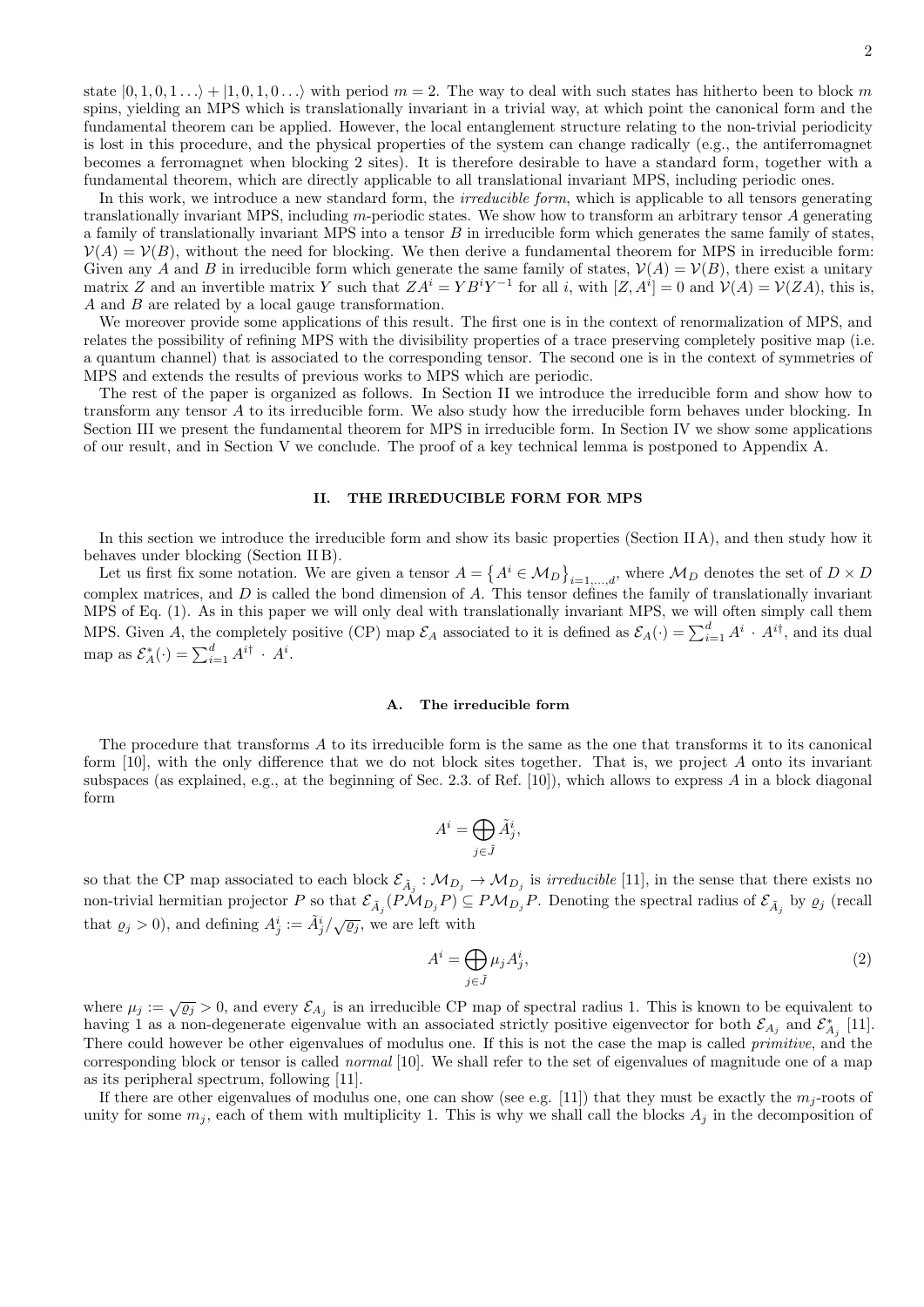Eq. [\(2\)](#page-1-2) periodic, and  $m_j$  its period or periodicity. Note that normal tensors are just periodic tensors with period equal to 1.

**Definition 1** (Irreducible form). A tensor A is in irreducible form if it is in form [\(2\)](#page-1-2) with  $\mu_j > 0$ , and every  $\mathcal{E}_{A_j}$  is an irreducible CP map of spectral radius 1.

We have just shown the following.

<span id="page-2-4"></span>**Proposition 2.** Given any tensor A, one can always find another tensor B in irreducible form such that  $V(A) = V(B)$ .

We have also seen that if A has bond dimension D, then B has bond dimension  $D \leq D$ . Moreover, if all blocks in [\(2\)](#page-1-2) are normal [\[10\]](#page-11-7) (i.e. have period 1), then (2) is just the canonical form of A according to the definitions in [10]. The next step is to group blocks that are *essentially the same* in the following sense.

<span id="page-2-3"></span>**Definition 3** (Repeated blocks). We say that two blocks, say  $A_j$  and  $A_k$ , are repeated if there exist a phase  $\xi$  and an invertible matrix Y so that

<span id="page-2-0"></span>
$$
A_j^i = e^{i\xi} Y A_k^i Y^{-1}.
$$
\n<sup>(3)</sup>

We say that they are equivalent if [\(3\)](#page-2-0) holds with  $\xi = 0$ .

Clearly, a block of periodicity m cannot be repeated with one of periodicity  $n \neq m$ . Taking any minimal set  $J \subseteq \tilde{J}$ of non-repeated blocks, there is a permutation of the blocks in  $(2)$  that allows to rewrite A as

<span id="page-2-1"></span>
$$
A^{i} = \bigoplus_{j \in J} \left( R_{j} \otimes A_{j}^{i} \right), \tag{4}
$$

where  $R_j := \text{diag}(\mu_{j,1}, \dots, \mu_{j,r_j})$ , with  $\mu_{j,l} \in \mathbb{C} \setminus \{0\}$ . We shall henceforth refer to  $\{\mu_{j,l}\}_l$  as the multiplicities of block  $A_i$ .

**Definition 4** (Basis of periodic tensors). Any set  $\{A_j\}_{j\in J}$  of non-repeated periodic tensors that allows to rewrite (up to a similarity transformation) a tensor A in irreducible form as in  $(4)$  is called a basis of periodic tensors for A. Two bases of periodic tensors are called equivalent if they have the same number of elements, and each element of one basis is equivalent to an element of the other basis. Note that the prefactors of the basis elements can always be absorbed in the multiplicities.

If all blocks are normal in [\(2\)](#page-1-2), then the set  $\{A_j\}_{j\in J}$  is called instead a basis of normal tensors [\[10\]](#page-11-7).

As in the case of the canonical form, we can also impose conditions on the fixed points of the maps  $\mathcal{E}_{A_j}$ . That is, let  $\rho_j$  denote the unique (positive definite) fixed point of  $\mathcal{E}^*_{A_j}$ . Defining

<span id="page-2-2"></span>
$$
A_j^{\prime i} := \sqrt{\rho_j} A_j^i \frac{1}{\sqrt{\rho_j}} \tag{5}
$$

we have that  $\mathcal{E}_{A'_{j}}^{*}(\mathbb{1}_{D_{j}}) = \mathbb{1}_{D_{j}}$ , i.e. it is unital. (Note that this is equivalent to stating that  $\mathcal{E}_{A_{j}}$  is trace-preserving.) Since Eq. [\(5\)](#page-2-2) is a similarity transform,  $\mathcal{E}_{A'_{i}}^{*}$  is still irreducible and with spectral radius 1 (Proposition 6.6. of [\[11\]](#page-11-8)), and so is  $\mathcal{E}_{A'_j}$ . Now let  $\sigma_j$  denote the fixed point of  $\mathcal{E}_{A'_j}$ , which is again positive definite,  $\sigma_j > 0$ , and has spectral decomposition  $\sigma_j = U_j \Lambda_j U_j^{\dagger}$ . Defining

$$
A_j^{\prime\prime i} = U_j^\dagger A_j^{\prime i} U_j,
$$

we have that  $\mathcal{E}_{A''_j}(\Lambda_j) = \Lambda_j$  where  $\Lambda_j$  is diagonal and positive definite. Moreover  $\mathcal{E}_{A''_j}^*$  is still unital.

That is, without loss of generality we can take every block in [\(2\)](#page-1-2) (and [\(4\)](#page-2-1)) with the additional property that the CP maps  $\mathcal{E}_{A_j}$  are trace preserving and have a diagonal positive matrix as a unique fixed point. If this is the case, by analogy with  $[10]$  we say that A is in *irreducible form II*. Note that if two blocks with associated trace-preserving  $CP$  maps are repeated, then the invertible matrix Y in Definition [3](#page-2-3) must be unitary. Note also that one can freely change from irreducible form to irreducible form II just by a block diagonal similarity transformation. Hence one can prove the results here in either form and they will immediately apply for the other one, just by replacing appropriately "invertible map" by "unitary map".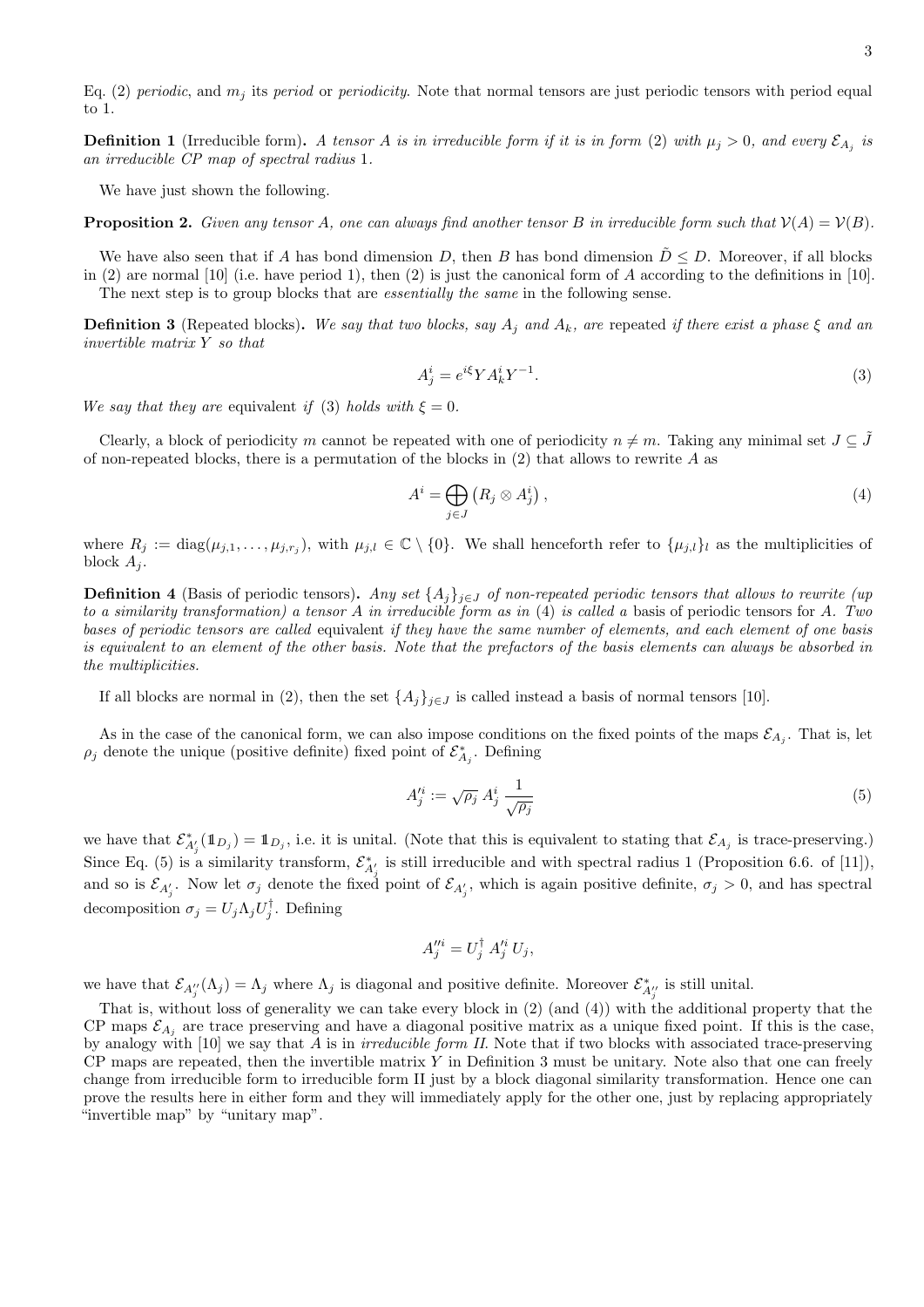Finally,  $m_j$ -periodic tensors  $A_j$  are known to have [\[11\]](#page-11-8) the following off-diagonal structure

<span id="page-3-1"></span>
$$
A_j^i = \sum_{u=0}^{m_j-1} P_{j,u} A_j^i P_{j,u+1}, \quad \text{with } P_{j,u} P_{j,u'} = \delta_{u,u'} P_{j,u}, \quad \sum_{u=0}^{m_j-1} P_{j,u} = \mathbb{1}_{D_j}, \quad P_{j,m_j} = P_{j,0}.
$$
 (6)

If the tensors are in irreducible form II, the projectors  $P_{j,u}$  are hermitian,  $\mathcal{E}_{A_j}^*(P_{j,u}) = P_{j,u+1}$  and hence the unitary  $U_j = \sum_{u=0}^{m_j-1} \omega_j^u P_{j,u}$  verifies that

<span id="page-3-4"></span>
$$
\mathcal{E}_{A_j}^*(U_j^l) = \omega_j^l U_j^l, \quad \text{with} \quad \omega_j = e^{i\frac{2\pi}{m_j}}, \quad \text{for} \quad l = 0, \dots, m_j - 1. \tag{7}
$$

From [\(6\)](#page-3-1) it follows that

$$
|V_N(A_j)\rangle = \begin{cases} \sum_{u=0}^{m_j-1} \sum_{i_1,\dots,i_N} \text{Tr}(P_{j,u} A_j^{i_1} \cdots A_j^{i_N}) |i_1,\dots,i_N\rangle & \text{if } m_j \mid N \\ 0 & \text{else.} \end{cases}
$$

That is, if  $m_j$  divides N, then  $|V_N(A_j)\rangle$  is a sum of  $m_j$   $m_j$ -periodic terms, and otherwise the state is 0. Thus,  $|V_N(A_j)\rangle$ is translationally invariant in a non-trivial way, since the translation operator by one site generates a cyclic permutation of the  $m_j$  terms.

## <span id="page-3-0"></span>B. Blocking periodic tensors

Before proceeding, it is important to analyse how periodic tensors, and hence the irreducible form, behave under the blocking of tensors. Since blocking tensors corresponds to taking powers of the associated CP maps, the question is equivalent to studying how irreducible CP maps behave under powers. For that, the off-diagonal decomposition [\(6\)](#page-3-1) plays a key role. In this direction, the following result is proven in [\[12\]](#page-11-9), but we shall include here a proof for completeness. We will denote the tensor A after blocking p sites by  $A^{(p)}$ , i.e.

$$
A^{(p)} = \left\{ A^{i_1} A^{i_2} \cdots A^{i_p} \right\}_{i_1,\ldots,i_p \in \{1,\ldots d\}}.
$$

We will also denote by **i** the multiindex that contains  $(i_1, \ldots, i_p)$ .

<span id="page-3-3"></span>Lemma 5 (Blocking a single periodic block). Let A be in irreducible form II with a single periodic block of periodicity m. If p is a multiple of m, then  $A^{(p)}$  is in canonical form II with a basis of normal tensors given by  $\{C_u = P_u A^{(p)}\}_{u=0}^{m-1}$ (with  $P_u$  as in [\(6\)](#page-3-1), but without the block index j).

Note that for convenience we choose not to project out the zero blocks in  $C_u$ , this is,  $C_u$  consists of the actual normal tensor, supported on the range of  $P_u$ , padded with zeros. We will stick to this convention in the following. In addition, we will also assume gauge transformations acting between different  $C_u$  and  $C_v$  to be only defined on the respective supports, and being zero outside.

*Proof.* Without loss of generality we can assume that  $p = m$ . We first want to see that  ${C_u}_{u=0}^{m-1}$  forms a basis of normal tensors. We will first show that each  $C_u$  is a normal tensor, which amounts to seeing that  $\mathcal{E}_{C_u}$  is primitive. Note first that since A is a periodic block,  $\mathcal{E}_A$  is irreducible with peripheral spectrum  $\{\omega^r\}_{r=0}^{m-1}$ , where  $\omega = e^{i2\pi/m}$ . The CP map associated to  $A^{(m)}$  is  $\mathcal{E}_A^m$  (which denotes the m-fold application of the map  $\mathcal{E}_A$ ), and it can be expressed as

$$
\mathcal{E}_A^m(\rho) = \sum_{u,u'=0}^{m-1} P_u \mathcal{E}_A^m(P_u \, \rho \, P_{u'}) P_{u'}.
$$

This map has 1 (with multiplicity m) as a unique eigenvalue of magnitude one. Denote the fixed point of  $\mathcal{E}_A$  by  $\Lambda_A$ . Then it is immediate to see that the set of fixed points of  $\mathcal{E}_A^m$  is given by  $\{P_u \Lambda_A P_u\}_u$ , the set of fixed points of  $\mathcal{E}_A^{*m}$  is given by  $\{P_u\}_u$ , that  $P_u \Lambda_A P_u$  and  $P_u$  are the fixed points of  $\mathcal{E}_{C_u}$  and  $\mathcal{E}_{C_u}^*$ , respectively, and that  $\mathcal{E}_{C_u}$  does not have any other eigenvalue of magnitude 1. Therefore  $\mathcal{E}_{C_u}$  is primitive, and  $C_u$  is a normal tensor in canonical form II, for all u.

It only remains to be seen that the  $C_u$ 's are non-repeated. So imagine that there were a  $C_u$  and a  $C_v$  related to each other by

<span id="page-3-2"></span>
$$
C_u^{\mathbf{i}} = e^{i\xi} U C_v^{\mathbf{i}} U^{\dagger}.
$$
\n<sup>(8)</sup>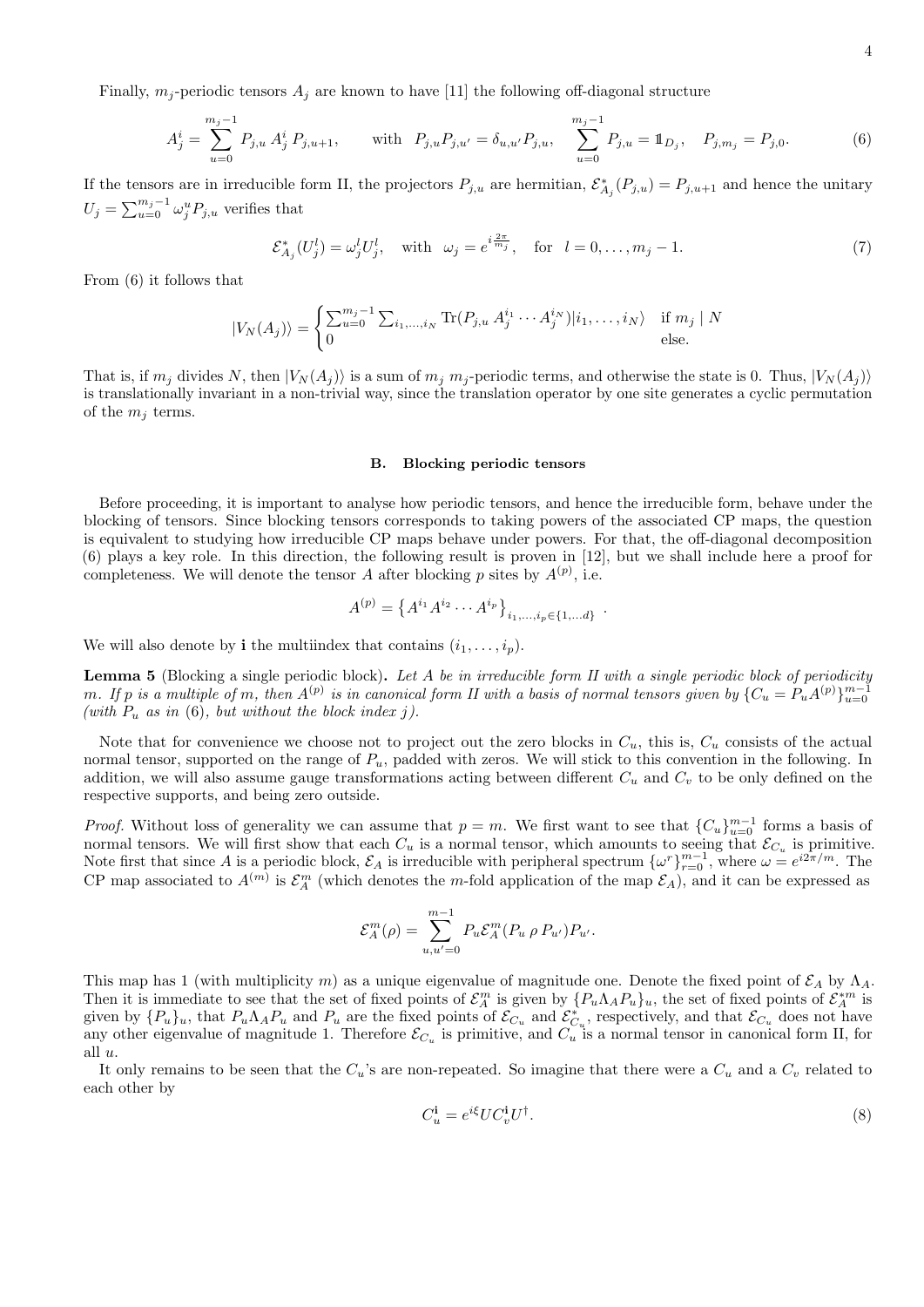As mentioned above, we choose U such that it is only non-zero on the respective supports,  $U = P_u U P_v$ , where it acts like a unitary (i.e.  $UU^{\dagger} = P_u$  and  $U^{\dagger}U = P_v$ ). We have that

$$
\mathcal{E}_A^m(U) = \sum_{\mathbf{i}} C_u^{\mathbf{i}} U C_v^{\mathbf{i}\dagger} = e^{i\xi} U \sum_{\mathbf{i}} C_v^{\mathbf{i}} C_v^{\mathbf{i}\, \dagger}.
$$

Noting that  $\mathcal{E}_{C_v}(\mathbb{1}) = \mathcal{E}_{C_v}(P_v) = P_v$  we obtain that  $\mathcal{E}_A^m(U) = e^{i\xi}U$ . But we established above that  $\{P_u \Lambda_A P_u\}_{u=1}^m$  are the only fixed points of  $\mathcal{E}_A^m$ , and that  $\mathcal{E}_A^m$  has no other eigenvalues of modulus 1. Hence relation [\(8\)](#page-3-2) cannot hold.

As a consequence, if a tensor A is in irreducible form (irreducible form II) and  $m = \text{lcm}(\{m_j\}_{j\in J})$ , the tensor  $A^{(m)}$ is in canonical form (canonical form II).

Lemma [5](#page-3-3) can be easily generalised to an arbitrary  $p$ .

<span id="page-4-1"></span>**Lemma 6.** Let A be in irreducible form II with a single periodic block of periodicity m. Take  $p \in \mathbb{N}$  and let  $r = \gcd(m, p)$ . Then  $A^{(p)}$  is in irreducible form II, with r periodic tensors of periodicity  $m/r$ , given by  $C_{\alpha} = \tilde{P}_{\alpha}A^{(p)}$ ,  $\alpha = 0, \ldots, r-1$ , where

$$
\tilde{P}_{\alpha} = \sum_{k=0}^{m/r-1} P_{[\alpha + pk]_m},
$$

where the notation  $[s]_m$  stands for  $(s \mod m)$ .

Though we will not need it here, the tensors  $C_{\alpha}$  are non-repeated. The argument is essentially the same as in the previous lemma. We just need the following trivial observation.

<span id="page-4-5"></span>**Lemma 7.** For each  $u \in \{0, ..., m-1\}$  there exists a unique  $\alpha_u \in \{0, ..., r-1\}$  and a unique  $k_u \in \{0, ..., \left(\frac{m}{r} - 1\right)\}$ so that  $u = [\alpha_u + pk_u]_m$ .

This implies that in Lemma [6,](#page-4-1)  $\tilde{P}_{\alpha}\tilde{P}_{\beta} = \delta_{\alpha,\beta}\tilde{P}_{\alpha}$  and  $\sum_{\alpha}\tilde{P}_{\alpha} = \mathbb{1}_{\mathcal{M}_{D}}$ . Moreover, by their definition,  $C_{\alpha} = \tilde{P}_{\alpha}A^{(p)} =$  $\tilde{P}_{\alpha}A^{(p)}\tilde{P}_{\alpha}$  for all  $\alpha$ . Hence, each of the  $C_{\alpha}$  defines a new block. We are thus only left to show that each of them is periodic of periodicity  $m/r$ . Since we know that the peripheral spectrum of  $\mathcal{E}_A^p$  is  $\{\omega^l\}_{l=0}^{\frac{m}{m}-1}$ , with  $\omega = e^{i\frac{2\pi}{m}}$ , and each eigenvalue has multiplicity  $r$ , to finish the proof of Lemma  $6$ , it is enough to see that the peripheral spectrum of each  $\mathcal{E}_{C_{\alpha}}$  is  $\{\omega^l\}_{l=0}^{\frac{m}{r}-1}$ . This, however, follws immediately using Eq. [\(7\)](#page-3-4) since

$$
\mathcal{E}_{C_{\alpha}}^*(P_{[\alpha+pk]_m}) = P_{[\alpha+p(k+1)]_m}.
$$

### <span id="page-4-0"></span>III. THE FUNDAMENTAL THEOREM FOR MPS

In this section we present the fundamental theorem for MPS in irreducible form. In Section [III A](#page-4-2) we will present some preliminary results, in Section [III B](#page-5-0) we will present the theorem in the proportional case (i.e. when  $|V_N(A)\rangle$  is proportional to  $|V_N(B)\rangle$  for all N), and in Section IIIC the theorem in the equal case (i.e. when  $V(A) = V(B)$ ).

### <span id="page-4-2"></span>A. Preliminary results

We start by recalling the fundamental theorem for MPS in canonical form in the proportional case and in the equal case.

<span id="page-4-3"></span>Theorem 8 (Theorem 2.10. of [\[10\]](#page-11-7)). Let A and B be two tensors in canonical form with basis of normal tensors  ${A_j^i}_{i \in J}$  and  ${B_k^i}_{k \in K}$ . If  $|V_N(A)\rangle$  and  $|V_N(B)\rangle$  are proportional to each other for all N, then  $|J| = |K|$ , and for each j there exists a k, a phase  $\xi_k$ , and an invertible matrix  $Y_k$  such that  $A_j^i = e^{i\xi_k} Y_k B_k Y_k^{-1}$ . That is, any two tensors in canonical form giving proportional MPS for all N have equivalent bases of normal tensors.

**Theorem 9** (Corollary 2.11. of [\[10\]](#page-11-7)). Let A and B be two tensors in canonical form so that  $V(A) = V(B)$ . Then A and B have equivalent bases of normal tensors with exactly the same multiplicities. In particular, there is an invertible Y such that  $A^i = Y B^i Y^{-1}$ .

<span id="page-4-4"></span>This fundamental theorem is a direct consequence of the fact that normal tensors are essentially equal or orthogonal in the following sense.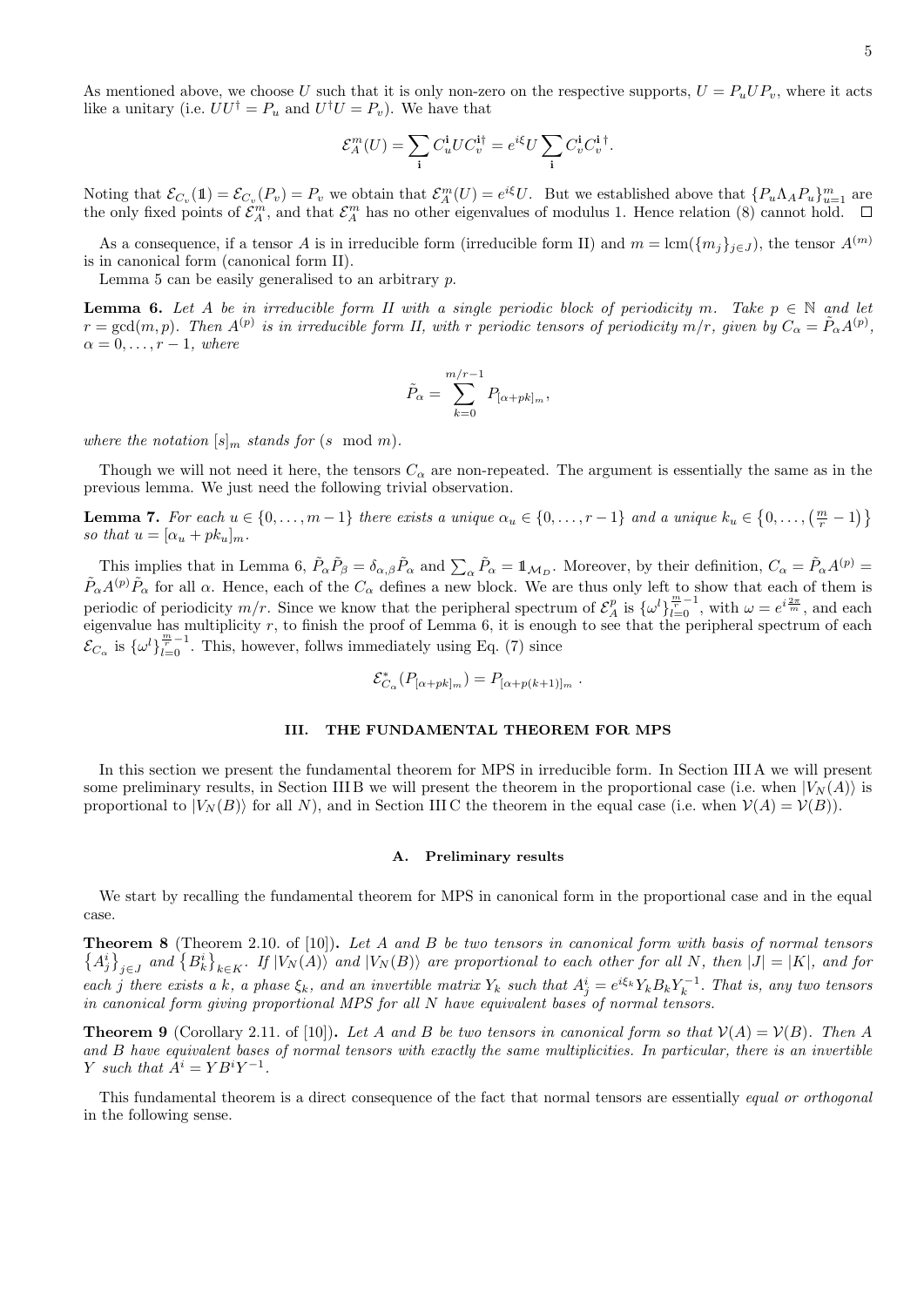$$
\lim_{N \to \infty} \langle V_N(A_i) | V_N(A_i) \rangle = 1,
$$
\n(9a)

$$
\lim_{N \to \infty} |\langle V_N(A_1)|V_N(A_2)\rangle| = 0 \text{ or } 1. \tag{9b}
$$

In the latter case,  $D_1 = D_2$  and there exists an invertible matrix Y and a phase  $\phi$  so that  $A_1^i = e^{i\phi} Y A_2^i Y^{-1}$ .

We will also require the following trivial result, as well as some results about moments of numbers that are presented below.

<span id="page-5-4"></span>**Lemma 11.** Given  $g \in \mathbb{N}$ , there exists  $\varepsilon > 0$  such that for any  $m \ge g$ , any g vectors  $|w_1\rangle, \ldots, |w_g\rangle \in \mathbb{R}^m$  fufilling

1.  $|\langle w_i | w_j \rangle| \leq \varepsilon$  if  $i \neq j$ , and

2.  $|\langle w_i|w_i\rangle| \geq 1-\varepsilon$ 

must be linearly independent.

<span id="page-5-2"></span>**Lemma 12.** Consider two sets of non-zero complex numbers  $\{\mu_l\}_{l=1}^s$ ,  $\{\nu_l\}_{l=1}^t$ . If

$$
\sum_{l=1}^{s} \mu_l^N = \sum_{l=1}^{t} \nu_l^N, \quad 1 \le N \le \max(s, t) ,
$$

then  $s = t$ , and there is a permutation  $\pi$  such that  $\mu_l = \nu_{\pi(l)}$  for all l.

The proof of this lemma can be found e.g. in [\[13\]](#page-11-10).

generating MPS  $|V_N(A_1)\rangle, |V_N(A_2)\rangle$ , respectively. Then

<span id="page-5-7"></span>**Lemma 13.** Consider two sets of non-zero complex numbers  $\{\mu_l\}_{l=1}^s$ ,  $\{\nu_l\}_{l=1}^t$ . If there exists an  $N_0$  such that

<span id="page-5-1"></span>
$$
\sum_{l=1}^{s} \mu_l^N = \sum_{l=1}^{t} \nu_l^N, \quad \forall N \ge N_0 , \qquad (10)
$$

then  $s = t$ , and there is a permutation  $\pi$  such that  $\mu_l = \nu_{\pi(l)}$  for all l.

*Proof.* We fix an arbitrary  $k \geq N_0$  and consider Eq. [\(10\)](#page-5-1) for  $N = nk$  with  $n = 1, ..., \max(s, t)$ . By Lemma [12,](#page-5-2)  $s = t$ , and there is a permutation  $\pi_k$  such that  $\mu_l^k = \nu_{\pi_k(l)}^k$  for all l. Since the number of possible permutations is finite, there must exist one permutation  $\pi$  so that for two  $k_1, k_2 \ge N_0$  with  $gcd(k_1, k_2) = 1$ ,

<span id="page-5-3"></span>
$$
\mu_l^{k_1} = \nu_{\pi(l)}^{k_1}, \quad \mu_l^{k_2} = \nu_{\pi(l)}^{k_2} \quad \forall l. \tag{11}
$$

(For example we could consider all prime  $k$ , and consider the permutations associated to them.) By Bezout's identity, there exist integer numbers  $a, b \in \mathbb{Z}$  so that  $ak_1 + bk_2 = 1$ . From this and Eq. [\(11\)](#page-5-3) it follows that  $\mu_l = \nu_{\pi(l)}$  for all l.

## <span id="page-5-0"></span>B. The fundamental theorem for MPS – proportional case

In this section we present the fundamental theorem for MPS in irreducible form in the proportional case. Throughout this section and the following one, we will denote the irreducible form of a tensor B by

$$
B^i = \bigoplus_{k \in \tilde{K}} \nu_k B^i_k
$$

.

Additionally,  ${B_k}_{k \in K}$  will denote a basis of periodic tensors for B, leading to

<span id="page-5-6"></span>
$$
B^{i} = \bigoplus_{k \in K} \left( S_{k} \otimes B_{k}^{i} \right), \tag{12}
$$

<span id="page-5-5"></span>where  $S_k := \text{diag}(\nu_{k,1}, \dots, \nu_{k,s_k})$  with  $\nu_{k,l} \in \mathbb{C} \setminus \{0\}$ . As in the case of Theorem [8,](#page-4-3) the fundamental theorem of MPS in irreducible form will be a consequence of the following generalisation of Proposition [10.](#page-4-4)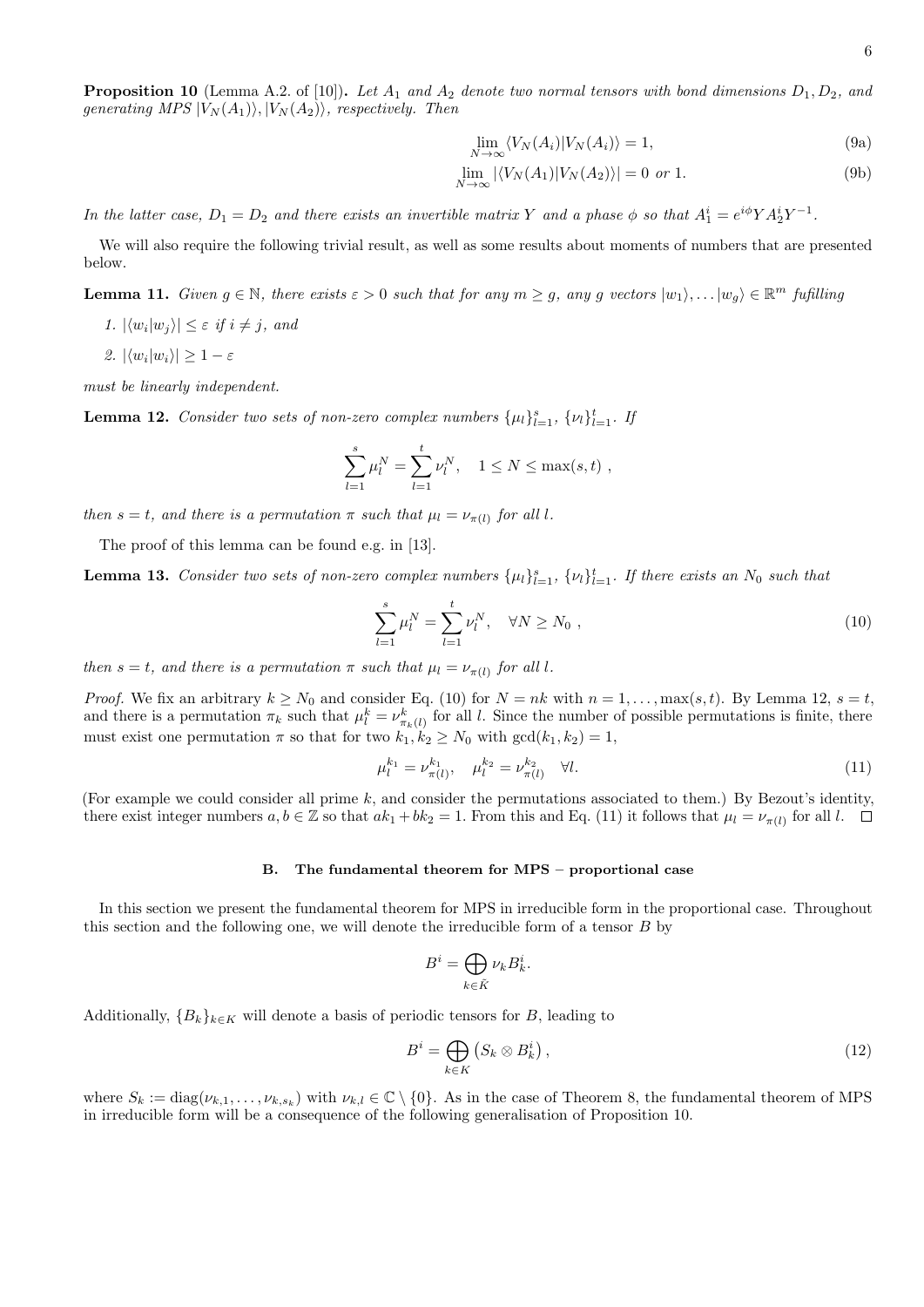**Proposition 14.** Consider two periodic tensors, A and B, with corresponding bond dimension  $D_a, D_b$ , periods  $m_a, m_b$ and generating MPS  $|V_N(A)\rangle, |V_N(B)\rangle$ . Then

$$
\lim_{N \to \infty} \langle V_N(A) | V_N(A) \rangle = m_a
$$

(where the limit is restricted to multiples of  $m_a$ ), and similarly for B. Moreover, either

$$
\lim_{N \to \infty} |\langle V_N(A)|V_N(B)\rangle| = 0,
$$

(again with the limit restricted to common multiples of  $m_a$  and  $m_b$ ) or  $D_a = D_b$  and there exist a phase  $\phi$  and an invertible matrix Y so that  $A^i = e^{i\phi} Y B^i Y^{-1}$ ; the latter can only happen if  $m_a = m_b$ . As a consequence of this and Lemma [11,](#page-5-4) given a basis of periodic tensors  $\{A_j\}_{j\in J}$  for A, there exists an  $N_0$  so that for all  $N \ge N_0$ , the set of non-zero vectors in  $\{|V_N(A_j)\rangle\}_{j\in J}$  is linearly independent and spans linearly  $|V_N(A)\rangle$ .

Note that this last property is the one that justifies the name basis of periodic vectors. The proof of this result is postponed to Appendix [A.](#page-9-0) We are now ready to present the main theorem in the proportional case. The proof mimics the one of Theorem [8](#page-4-3) given in [\[10\]](#page-11-7).

<span id="page-6-1"></span>Theorem 15 (Fundamental theorem for MPS – proportional case). Let A and B be in irreducible form with basis of periodic tensors  $\{A_j\}_{j\in J}$  and  $\{B_k\}_{k\in K}$ , respectively, and assume that for all N,  $|V_N(A)\rangle$  and  $|V_N(B)\rangle$  are proportional to each other. Then for every  $j \in J$  there is exactly one  $k \in K$  (with the same period), a phase  $\xi_k$ , and an invertible matrix  $Y_k$  such that

$$
A_j^i = e^{i\xi_k} Y_k B_k^i Y_k^{-1}.
$$

That is, any two tensors in irreducible form giving proportional MPS for all N have equivalent bases of periodic tensors.

In the case of irreducible form II, both in Proposition [14](#page-5-5) and Theorem [15](#page-6-1) the invertible matrix must be unitary. Notice that this theorem only relates the bases of periodic tensors of A and B, but it does not relate A and B themselves, as the latter requires relating their multiplicities. This will only be possible in the equal case (Theorem [16\)](#page-6-2).

*Proof.* Let us first consider  $B_k$  for some given  $k \in K$ . It is not possible that  $\langle V_N(B_k)|V_N(A_i)\rangle \to 0$  as  $N \to \infty$  for all j, since otherwise the MPS generated by A and B could not be proportional for all  $N$  (see Lemma [11\)](#page-5-4). Thus, according to Proposition [14,](#page-5-5) there must exist one  $j_k \in J$  such that  $B_k = e^{i\phi_k} Y_k A_{j_k} Y_k^{-1}$  for some phase  $\phi_k$  and invertible matrix  $Y_k$ . We thus conclude that  $|K| \leq |J|$ . But if we had considered  $A_k$  to start with, we would obtain  $|J| \leq |K|$ , so that  $|J| = |K|$ , and we are done.  $\Box$ 

# <span id="page-6-0"></span>C. The fundamental theorem for MPS – equal case

We are now ready to present the fundamental theorem for MPS in irreducible form in the equal case.

<span id="page-6-2"></span>**Theorem 16** (Fundamental theorem for MPS – equal case). Let A and B be in irreducible form. If  $V(A) = V(B)$ , then A and B have equivalent bases of periodic tensors  $\{A_j\}_{j\in J}$  and  $\{B_j\}_{j\in J}$ . Moreover, for each j, with periodicity  $m_j$ , there exists a diagonal unitary matrix  $Z_j$  with  $Z_j^{m_j} = \mathbb{1}_{r_j}$  (i.e. all diagonal entries are  $m_j$ -roots of unity), so that the diagonal matrices  $R_j$  and  $S_j$  associated to  $A_j$  and  $B_j$  in equations [\(4\)](#page-2-1) and [\(12\)](#page-5-6), respectively, are related by  $Z_jR_j=S_j$  after a reordering of the diagonal entries of  $S_j$ . Denoting  $Z=\bigoplus_{j\in J}Z_j\otimes 1\!\!1_{D_j}$ , this implies that

$$
ZA^i=YB^iY^{-1}
$$

for all i, with  $[A^i, Z] = 0$  and  $V(A) = V(ZA)$ .

Note that any such  $Z$  is a gauge degree of freedom in the MPS generated by the tensor  $A$ , since the vector generated by block  $A_j$ ,  $|V_N(A_j)\rangle$ , is non-zero only for N multiple of  $m_j$ , and hence any  $m_j$ -root of unity in the multiplicities of  $A_i$  has no effect on the state  $|V_N(A)\rangle$ .

*Proof.* By Theorem [15](#page-6-1) we know that both tensors have equivalent bases of periodic tensors, so that for all  $j \in J$ , there is an invertible  $Y_j$  such that  $B_j^i = Y_j A_j^i Y_j^{-1}$  (the phase can be absorbed in  $S_j$ ). We thus have that  $|V_N(A_j)\rangle = |V_N(B_j)\rangle$ . By assumption,

$$
\sum_j \text{tr}(R_j^N)|V_N(A_j)\rangle = \sum_j \text{tr}(S_j^N)|V_N(B_j)\rangle = \sum_j \text{tr}(S_j^N)|V_N(A_j)\rangle,
$$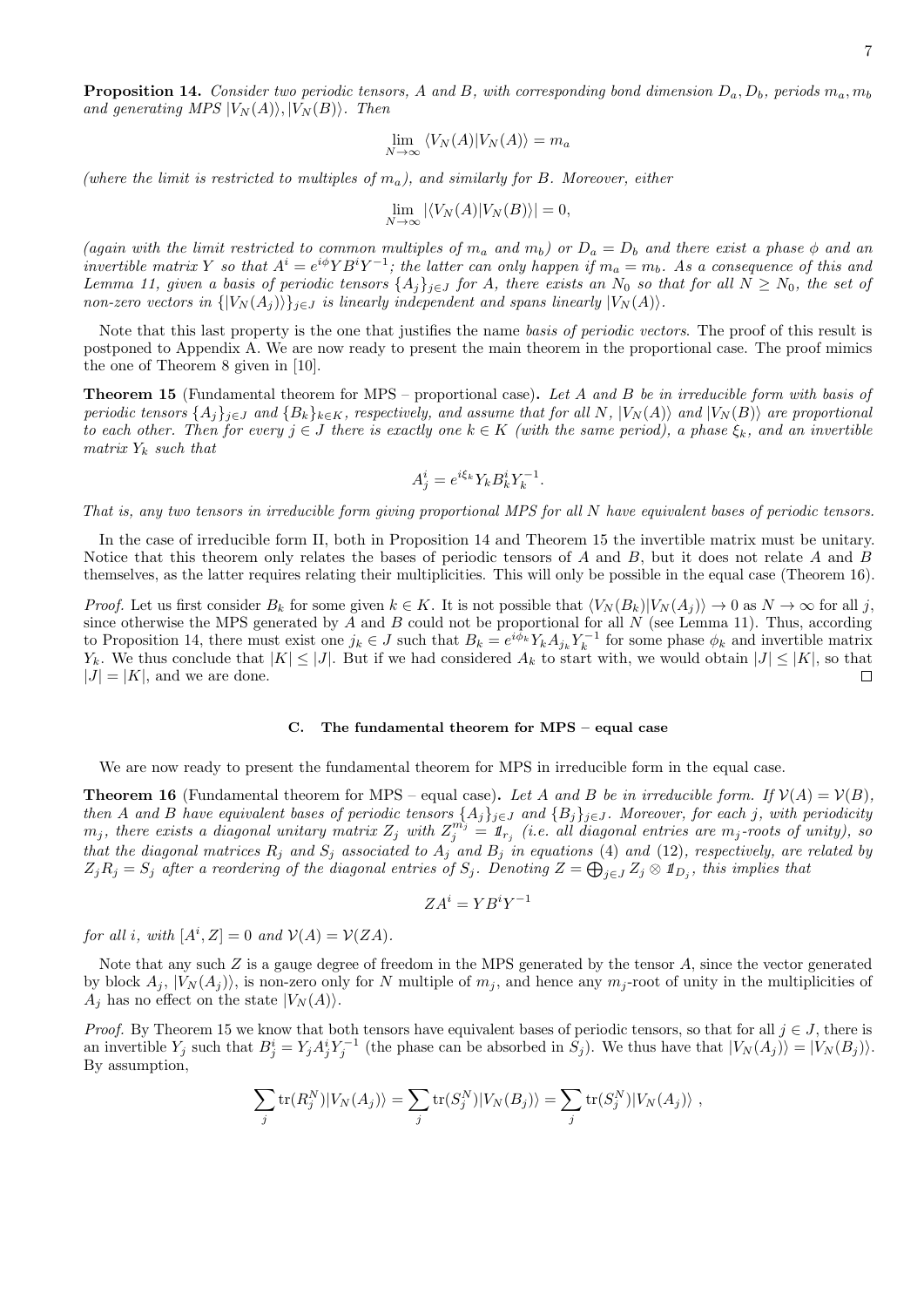8

and since by Proposition [14,](#page-5-5) there is an  $N_0$  such that the non-zero elements of  $\{[V_N(A_j)]_j\}$  are linearly independent for  $N \ge N_0$ , we have that  $\text{Tr} (R_j^N) = \text{Tr} (S_j^N)$  for all  $N \ge N_0$  such that  $m_j \mid N$ . From Lemma [13](#page-5-7) we conclude that  $r_j = s_j$  and that there is a permutation  $\pi$  such that  $\mu_{j,l}^{m_j} = \nu_{j,\pi}^{m_j}$  $j_{j,\pi(l)}^{m_j}$  for all l, and thus

$$
Z_j R_j = T_j S_j T_j^{\dagger},
$$

where  $T_j$  is the matrix that implements the permutation  $\pi$ , and  $Z_j$  has the desired properties. Y is then constructed as  $Y = \bigoplus T_j \otimes Y_j$  (and possibly permutations of blocks), and  $Z = \bigoplus Z_j \otimes \mathbb{1}$ .  $\Box$ 

# <span id="page-7-0"></span>IV. APPLICATIONS

We now present some applications of the new fundamental theorem for MPS (Theorem [16\)](#page-6-2). Namely, we first show an equivalence between the refinement properties of a state and the divisibility of its transfer matrix (Section [IV A\)](#page-7-1), and then a more general characterisation of the tensors that give rise to MPS with symmetries (Section [IV B\)](#page-8-1).

### <span id="page-7-1"></span>A. The refinement of a state and the divisibility of its transfer matrix

In Ref. [\[14\]](#page-11-11), certain continuum limits of translationally invariant matrix product states are studied. An indispensable tool for this study is a relation between the refinement of a state and the divisibility properties of its transfer matrix (both concepts to be defined below), which we establish in Theorem [17](#page-7-2) with the help of the new fundamental theorem for MPS (Theorem [16\)](#page-6-2).

We first need a couple of definitions. A trace-preserving CP map  $\mathcal E$  is called *p-divisible* if there is another tracepreserving CP map  $\mathcal{E}'$  such that  $\mathcal{E} = \mathcal{E}'^p$  (where the latter denotes the p-fold application of the map). Given a tensor B, we say that  $V(B)$  can be p-refined if there exists another tensor A and an isometry  $W:\mathbb{C}^d\to (\mathbb{C}^d)^{\otimes p}$  such that

<span id="page-7-3"></span>
$$
|V_{pN}(A)\rangle = W^{\otimes N}|V_N(B)\rangle \quad \forall N. \tag{13}
$$

<span id="page-7-2"></span>**Theorem 17** (p-refinement and p-divisibility). Let B be in irreducible form II. Then  $V(B)$  can be p-refined if and only if  $\mathcal{E}_B$  is p-divisible.

*Proof.* We first show that if  $V(B)$  can be p-refined, then  $\mathcal{E}_B$  is p-divisible. Our initial assumption is thus that for all N

$$
|V_{pN}(A)\rangle = W^{\otimes N}|V_N(B)\rangle = |V_N(C)\rangle,
$$

where we have defined the tensor C through

$$
C^{i_1,\dots,i_p} := \sum_{i=1}^d W^{(i_1,\dots,i_p),i} B^i.
$$

If we see  $i_1, \ldots, i_p$  as a single physical index, it is clear that C is also in irreducible form II. Our goal is now to find an  $\tilde{A}$  with  $|V_{pN}(\tilde{A})\rangle = |V_{pN}(A)\rangle$  such that  $\mathcal{E}_{\tilde{A}}^p = \mathcal{E}_C = \mathcal{E}_B$ ; in fact, we will construct an  $\tilde{A}$  for which even  $\tilde{A}^{(p)} = C$ .

First, by Proposition [2,](#page-2-4) we can assume without loss of generality that A is in irreducible form II. Following Lemma [6,](#page-4-1)  $A^{(p)}$  is then in irreducible form II as well. Theorem [16](#page-6-2) then implies that

$$
ZA^{i_1}\cdots A^{i_p}=ZA^{(p),i_1,\ldots,i_p}=UC^{i_1,\ldots,i_p}U^{\dagger}.
$$

In order to construct an  $\tilde{A}$  such that  $\tilde{A}^{(p)} = C$ , we thus would like to distribute Z evenly across all A's and absorb it in A (U is easily taken care of), which is subtle since Z only commutes with  $A^{(p)}$ .

So, to this end, consider a periodic block  $A_j$  with periodicity  $m_j$  in the irreducible decomposition [\(2\)](#page-1-2) of A, and let  $r_j = \gcd(p, m_j)$ . From Lemma [6,](#page-4-1) we know that the blocks that arise from  $A_j$  in the irreducible decomposition of  $A^{(p)}$ are precisely  $\tilde{P}_{j,\alpha} A_j^{(p)}$ , with  $\alpha = 0, \ldots, r_j - 1$ , where

$$
\tilde{P}_{j,\alpha}=\sum_{k=0}^{\frac{m_j}{r_j}-1}P_{j,[\alpha+pk]_{m_j}}
$$

,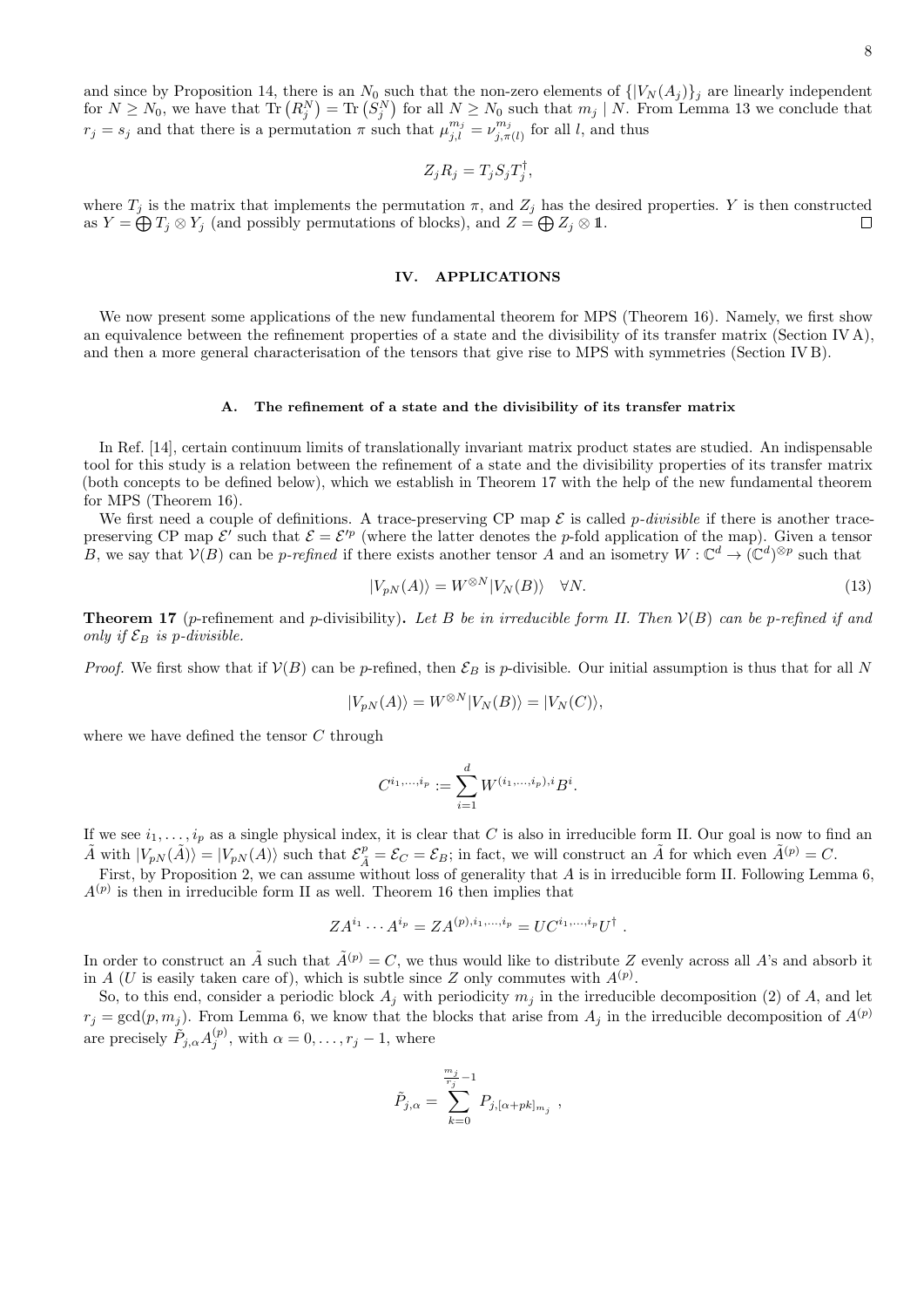with  $P_{j,\alpha}$  defined in Eq. [\(6\)](#page-3-1). Further, Z (restricted to the support of  $A_j$ ) acts on them as

<span id="page-8-2"></span>
$$
Z\tilde{P}_{j,\alpha}A_j^{(p)} = c_{j,\alpha}\tilde{P}_{j,\alpha}A_j^{(p)}\,,\tag{14}
$$

where  $c_{j,\alpha}^{m_j/r_j} = 1$ . We now define

$$
A_j^{\prime i} = \sum_{u=0}^{m_j-1} d_{j,u} P_{j,u} A_j^i ,
$$

where  $d_{j,u} = c_{i,\alpha_u}^{k_{u+1}}$  $\sum_{j,\alpha_{u+1}}^{k_{u+1}}/c_{j,\alpha_u}^{k_u}$ , with  $\alpha_u \in \{0, ..., r_j - 1\}$  and  $k_u \in \{0, ..., \frac{m_j}{r_j}\}$  $\frac{m_j}{r_j} - 1$ } such that  $u = [\alpha_u + pk_u]_m$  (those are unique, cf. Lemma [7\)](#page-4-5). It follows that

<span id="page-8-3"></span>
$$
A_j^{\prime(p)} = \sum_{u=0}^{m_j - 1} \left( \prod_{k=0}^{p-1} d_{j,u+k} \right) P_{j,u} A_j^{(p)} = \sum_{u=0}^{m_j - 1} c_{j,\alpha_u} P_{j,u} A_j^{(p)} , \qquad (15)
$$

where we have used  $\prod d_{j,u+k} = c_{j,\alpha_u}^{k_{u+p}}$  $\frac{k_{u+p}}{j,\alpha_{u+p}}/c_{j,\alpha_u}^{k_u} = c_{j,\alpha_u}$  (since by definition  $k_{u+p} = k_u + 1$  and  $\alpha_{u+p} = \alpha_u$ ). Comparing Eqs. [\(14\)](#page-8-2) and [\(15\)](#page-8-3), we find that for  $A' := \bigoplus_{j \in \tilde{J}} \mu_j A'_j$  (cf. [\(2\)](#page-1-2)), we have that  $A'(p) = Z A^{(p)}$ , and thus, defining  $\tilde{A} = U^{\dagger} A' U$ , we have that  $\tilde{A}^{(p)} = C$  and thus  $\mathcal{E}_{\tilde{A}}^{\tilde{p}} = \mathcal{E}_C = \mathcal{E}_B$ , completing the proof.

The proof of the converse is straightforward: If  $\mathcal{E}_B$  is p-divisible, there exists an A such that  $\mathcal{E}_B = \mathcal{E}_A^p$ . Different Kraus representations of the same channel are related by an isometry  $W$  through

$$
A^{i_1} \cdots A^{i_p} = \sum_{i=1}^d W^{(i_1, \ldots, i_p), i} B^i ,
$$

which immediately implies  $(13)$ .

The consequences of this theorem will be explored in [\[14\]](#page-11-11).

## <span id="page-8-1"></span>B. Characterization of symmetries

For MPS in canonical form, the characterisation of the tensors that give rise to MPS with symmetries was studied in [\[6\]](#page-11-4). An extension of this characterisation to general MPS follows immediately from our new fundamental theorem (Theorem [16\)](#page-6-2).

**Corollary 18** (Symmetries). Let A be in irreducible form II. If there is a local unitary matrix u such that  $|V_N(A)\rangle =$  $u^{\otimes N}|V_N(A)\rangle$  for all N, then there is a diagonal unitary Z such that  $[A^i, Z] = 0$  for all i and  $\mathcal{V}(A) = \mathcal{V}(ZA)$ , and another unitary  $U$  such that for all  $i'$ 

<span id="page-8-4"></span>
$$
\sum_{i} u^{i',i} A^i = ZUA^{i'}U^{\dagger}.
$$
\n(16)

In [\(16\)](#page-8-4)  $u^{i',i}$  denotes the components of u. The consequences of this result will be explored elsewhere.

# <span id="page-8-0"></span>V. CONCLUSIONS

In this paper, we have introduced a new standard form for tensors generating Matrix Product States, the *irreducible* form. The irreducible form generalizes the canonical form for MPS and is directly applicable to general MPS, including those with non-trivial periodicity. We have provided a constructive way to transform any MPS tensor A into a tensor  $A'$  in irreducible form which generates the same family of MPS. We have then derived a fundamental theorem for MPS in irreducible form — namely, we have shown that if two tensors A and B in irreducible form give rise to the same family of translationally invariant MPS,  $\mathcal{V}(A) = \mathcal{V}(B)$ , then these two tensors must be related by a similarity transform Y and a diagonal matrix of phases Z, namely  $ZA^i=YB^iY^{-1}$ , where Z commutes with A, and is "invisible" to the state,  $V(A) = V(ZA)$ . This result generalizes the fundamental theorem for MPS in canonical form, which yields the same statement but without the Z.

 $\Box$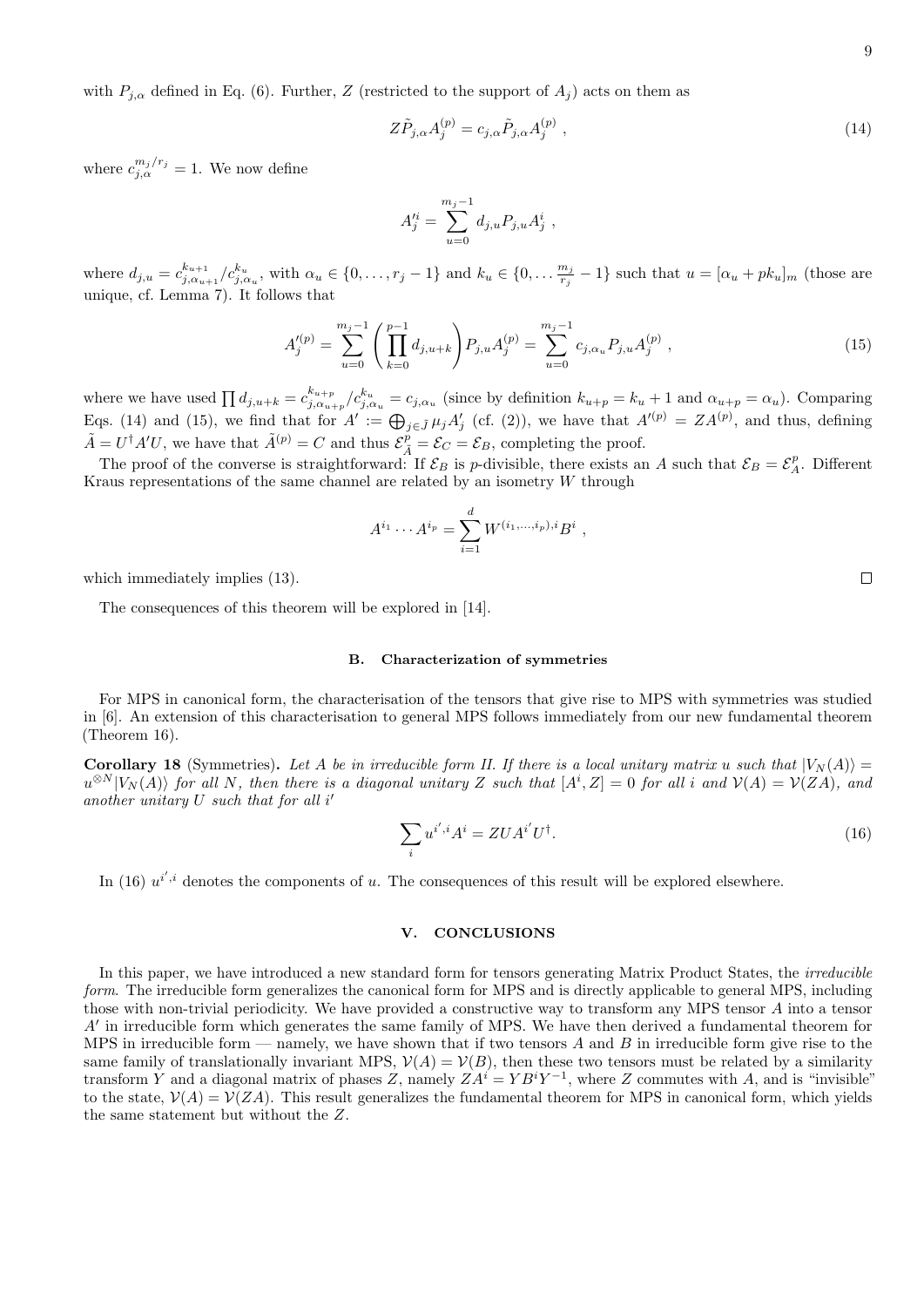We have then presented two applications of this result. The first is a theorem that proves that the refinement properties of a state are equivalent to the divisibility properties of its associated quantum channel. The second is a characterisation of tensors that give rise to matrix product states with symmetries. Finally, our findings could also be applicable to further scenarios where the fundamental theorem of MPS in canonical form has proven useful, such as in the characterisation of 2D topological order through Matrix Product Operators [\[15\]](#page-11-12), or in the classification of symmetry protected phases in one dimension [\[7,](#page-11-5) [8\]](#page-11-13).

#### Acknowledgements

GDLC acknowledges support from the Elise Richter Fellowship of the FWF. This work was supported in part by the Perimeter Institute of Theoretical Physics through the Emmy Noether program. Research at Perimeter Institute is supported by the Government of Canada through Industry Canada and by the Province of Ontario through the Ministry of Economic Development and Innovation. DPG acknowledges support from MINECO (grant MTM2014-54240-P), Comunidad de Madrid (grant QUITEMAD+-CM, ref. S2013/ICE-2801), and Severo Ochoa project SEV-2015-556. This project has received funding from the European Research Council (ERC) under the European Union's Horizon 2020 research and innovation programme (grant agreement GAPS No 648913). NS acknowledges support by the European Union through the ERC-StG WASCOSYS (Grant No. 636201). JIC acknowledges support from the DFG through the NIM (Nano Initiative Munich).

### <span id="page-9-0"></span>Appendix A: Proof of Proposition [14](#page-5-5)

Here we prove Proposition [14](#page-5-5) in the case of irreducible form II.

First note that since  $\langle V_N(A)|V_N(A)\rangle = \text{tr}(E_A^N)$ , with  $E_A = \sum_{i=1}^d A^i \otimes \bar{A}^i$  the Choi matrix of  $\mathcal{E}_A$  which has the same spectrum as  $\mathcal{E}_A$ , it is clear that

$$
\lim_{N \to \infty} \langle V_N(A) | V_N(A) \rangle = m_a,
$$

for  $N \in m_a \mathbb{N}$ , and a similar equation holds for B.

For the rest, the first thing to prove is that if A and B have different periods  $m_a \neq m_b$ , then

$$
\lim_{N \to \infty} |\langle V_N(A)|V_N(B)\rangle| = 0.
$$

Clearly, if N is not a multiple of both  $m_a$  and  $m_b$ , then  $|\langle V_N(A)|V_N(B)\rangle| = 0$ . So let us consider N of the form kp with  $p = \text{lcm}(m_a, m_b)$ . By Lemma [5,](#page-3-3) it is enough to show that  $P_u A^{(p)}$  and  $Q_v B^{(p)}$  cannot be related by

<span id="page-9-1"></span>
$$
P_u A^{(p)} = e^{i\xi} U Q_v B^{(p)} U^{\dagger}.
$$
\n(A1)

For simplicity, we will present the argument for the case in which  $m_a = 1, m_b > 1$  (in which case  $P_u = 1$ ). The general case is analogous.

Eq. [\(A1\)](#page-9-1) implies that

$$
\sum_{i_1...i_{pN}} \text{Tr}(A^{i_1} \cdots A^{i_{pN}}) |i_1...i_{pN}\rangle = e^{i\xi N} \sum_{i_1...i_{pN}} \text{Tr}(Q_v B^{i_1} \cdots B^{i_{pN}}) |i_1...i_{pN}\rangle
$$

for all N. Applying the translation operator by one site to both sides of the equation, and using that the left hand side is translationally invariant and that  $Q_vB^i = B^iQ_{v+1}$ , we obtain that

$$
\sum_{i_1...i_{pN}} \text{Tr}(Q_v B^{i_1} \cdots B^{i_{pN}}) | i_1...i_{pN} \rangle = \sum_{i_1...i_{pN}} \text{Tr}(Q_{v+1} B^{i_1} \cdots B^{i_{pN}}) | i_1...i_{pN} \rangle
$$

for all N. But by Lemma [5,](#page-3-3)  $Q_vB^{(p)}$  and  $Q_{v+1}B^{(p)}$  are non-repeated blocks, and thus they cannot generate states equal to each other for all N, which is the desired contradiction.

So assume that the periods of A and B are both m. We consider two separate cases. In the first case, there do not exist  $u, v$  such that

$$
P_u A^{(m)} = e^{i\xi} U Q_v B^{(m)} U^{\dagger}.
$$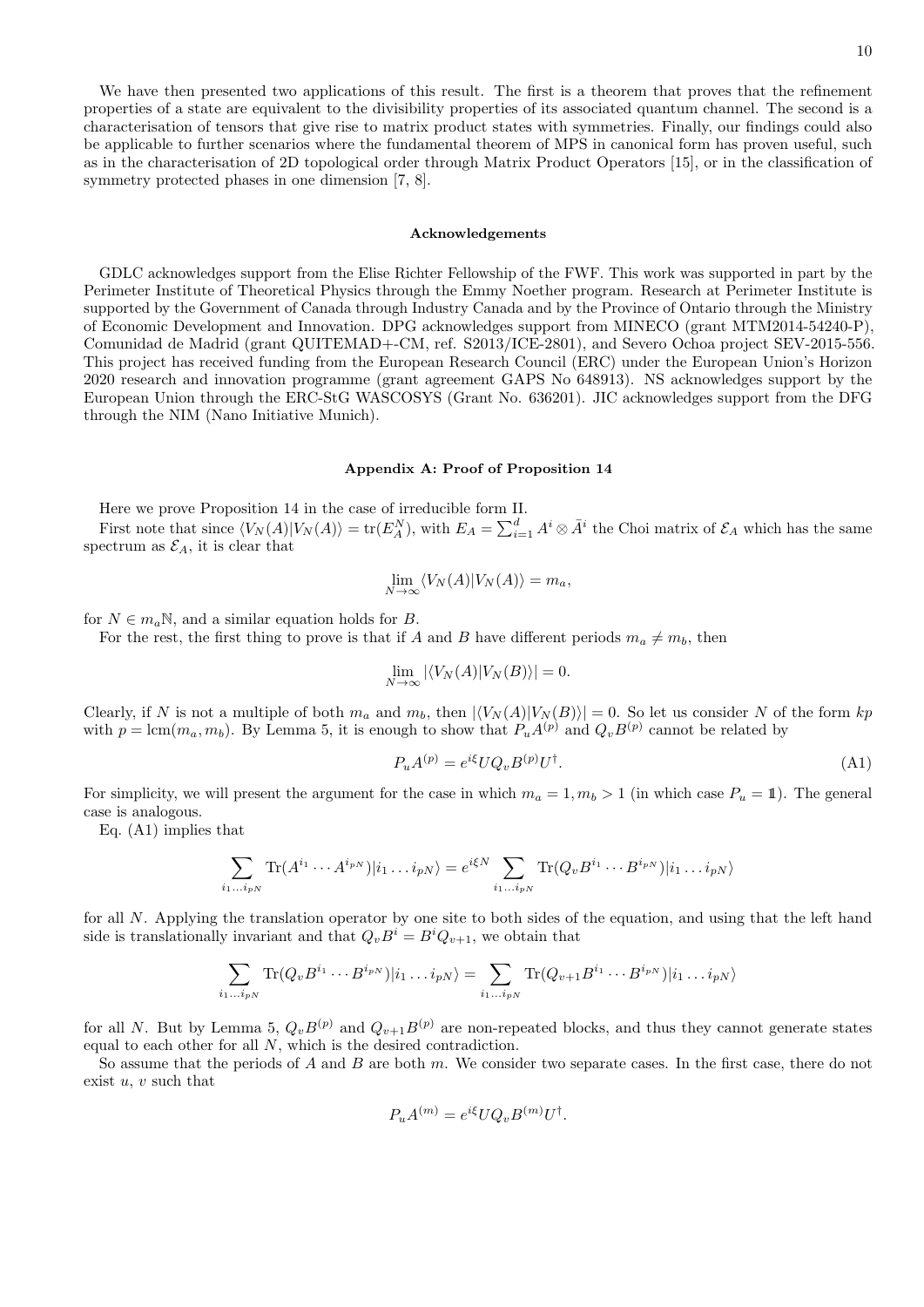In this case, using Proposition [10](#page-4-4) we obtain that

$$
\lim_{N \to \infty} |\langle V_N(A)|V_N(B)\rangle| = 0.
$$

So we are only left with the case in which there exist  $\tilde{u}, \tilde{v} \in \{1, \ldots, m\}$ , a phase  $\lambda_{\tilde{v}}$  and a unitary V such that

<span id="page-10-0"></span>
$$
P_{\tilde{u}}A^{(m)} = e^{i\lambda_{\tilde{v}}} V Q_{\tilde{v}} B^{(m)} V^{\dagger}.
$$
\n(A2)

In the rest of the proof we will show that, in this case, there is a phase  $\xi$  and a unitary matrix U so that  $A^i = e^{i\xi} U B^i U^{\dagger}$ . This will finish the proof of Proposition [14.](#page-5-5)

First note that since  $P_{\tilde{u}}$  and  $Q_{\tilde{v}}$  are projectors, Eq. [\(A2\)](#page-10-0) implies that we can choose  $V = P_{\tilde{u}} V Q_{\tilde{v}}$ . (As earlier, V is a unitary if restricted to its support and range.) Eq. [\(A2\)](#page-10-0) also implies that for all N

<span id="page-10-1"></span>
$$
\sum_{i_1,\dots,i_{mN}} \text{Tr}(P_{\tilde{u}}A^{i_1}\cdots A^{i_{mN}})|i_1,\dots,i_{mN}\rangle = e^{i\lambda_{\tilde{v}}N} \sum_{i_1,\dots,i_{mN}} \text{Tr}(Q_{\tilde{v}}B^{i_1}\cdots B^{i_{mN}})|i_1,\dots,i_{mN}\rangle.
$$
 (A3)

If T is the translation operator, applying  $T^l$  for  $l = 1, 2, ..., m-1$  on both sides of Eq. [\(A3\)](#page-10-1), we obtain that

$$
\sum_{i_1,\dots,i_{mN}} \text{Tr}(P_{\tilde{u}+l}A^{i_1}\cdots A^{i_{mN}})|i_1,\dots,i_{mN}\rangle = e^{i\lambda_{\tilde{v}}N} \sum_{i_1,\dots,i_{mN}} \text{Tr}(Q_{\tilde{v}+l}B^{i_1}\cdots B^{i_{mN}})|i_1,\dots,i_{mN}\rangle.
$$

We have by Lemma [5](#page-3-3) that  $P_{\tilde{u}+l}A^{(m)}$  and  $Q_{\tilde{v}+l}B^{(m)}$  are normal tensors, and thus from Theorem [8](#page-4-3) it follows that for every  $l = 1, \ldots, m - 1$  there is a phase  $\lambda_{\tilde{v}+l}$  and a unitary  $U_{\tilde{v}+l} = P_{\tilde{u}+l} U_{\tilde{v}+l} Q_{\tilde{v}+l}$  such that

<span id="page-10-2"></span>
$$
P_{\tilde{u}+l} A^{i_1} \cdots A^{i_m} = e^{i\lambda_{\tilde{v}+l}} U_{\tilde{v}+l} Q_{\tilde{v}+l} B^{i_1} \cdots B^{i_m} U_{\tilde{v}+l}^{\dagger}.
$$
\n(A4)

Thus, for any  $u = \tilde{u} + l$  and  $v = \tilde{v} + l$ , we have that  $v - u = \tilde{u} - \tilde{v} = i$ ; i.e., u and v are related through a cyclic permutation. Thus, throughout the rest of the proof we will use that

<span id="page-10-7"></span>
$$
v = u + q \mod m. \tag{A5}
$$

Now, define the tensors

<span id="page-10-6"></span>
$$
A_u^i := P_u A^i P_{u+1},\tag{A6}
$$

$$
B_v^i := U_v Q_v B^i Q_{v+1} U_{v+1}^\dagger,\tag{A7}
$$

so that Eq. [\(A4\)](#page-10-2) reads

<span id="page-10-4"></span>
$$
A_{u}^{i_1} A_{u+1}^{i_2} \cdots A_{u+m-1}^{i_m} = e^{i\lambda_v} B_{v}^{i_1} B_{v+1}^{i_2} \cdots B_{v+m-1}^{i_m}, \quad \text{for } u = 1, \dots, m.
$$
 (A8)

By Lemma [5,](#page-3-3)  $A_u^{i_1} \cdots A_{u+m-1}^{i_m}$  is normal for every u, and thus there is some length  $N_0$  at which it becomes injective [\[10\]](#page-11-7). Consider the tensor

<span id="page-10-3"></span>
$$
F_u^{\mathbf{i}} := A_u^{i_1} A_{u+1}^{i_2} \cdots A_{u+m-1}^{i_{mN_0}},\tag{A9}
$$

where  $\mathbf{i} = (i_1, \ldots, i_{mN_0})$ . Since on the right hand side of Eq. [\(A9\)](#page-10-3),  $A_u^{i_1} \cdots A_{u+m-1}^{i_m}$  is repeated  $N_0$  times,  $F_u^{\mathbf{i}}$  is injective. Thus there is an inverse  $\Omega_u$  such that

<span id="page-10-5"></span>
$$
\sum_{\mathbf{i}} (\Omega_{u}^{\mathbf{i}})_{\alpha,\beta} (F_{u}^{\mathbf{i}})_{\alpha',\beta'} = \delta_{\alpha,\alpha'} \delta_{\beta,\beta'}, \quad u = 1, \dots, m.
$$
 (A10)

Now consider the concatenation of tensors

$$
A_u^{i_1} F_{u+1}^{i_1} A_{u+1}^{i_2} F_{u+2}^{i_2} \cdots A_{u+m-1}^{i_{m-1}} F_u^{i_{m-1}}.
$$

Note that this is simply the tensor  $A_u^{i_1} \cdots A_{u+m-1}^{i_m}$  repeated  $mN_0 + 1$  times, which by Eq. [\(A8\)](#page-10-4) equals  $e^{i\lambda_v(mN_0+1)}$ times  $(B_u^{i_1} \cdots B_{u+m-1}^{i_m})$  repeated  $mN_0 + 1$  times. We apply the inverses

$$
\Omega^{\mathbf{i}_1}_{u+1}\otimes\Omega^{\mathbf{i}_2}_{u+2}\otimes\cdots\otimes\Omega^{\mathbf{i}_{m-1}}_{u+m-1}
$$

to it. Using [\(A10\)](#page-10-5) we obtain  $A_u^{i_1} \otimes A_{u+1}^{i_2} \otimes \ldots A_{u+m-1}^{i_m}$ , and using Eq. [\(A8\)](#page-10-4), we obtain  $e^{i\eta_v} B_v^{i_1} \otimes B_{v+1}^{i_2} \otimes \ldots B_{v+m-1}^{i_m}$ , where

$$
\eta_v := \lambda_v(mN_0 + 1) - N_0 \sum_{l=1}^m \lambda_l.
$$